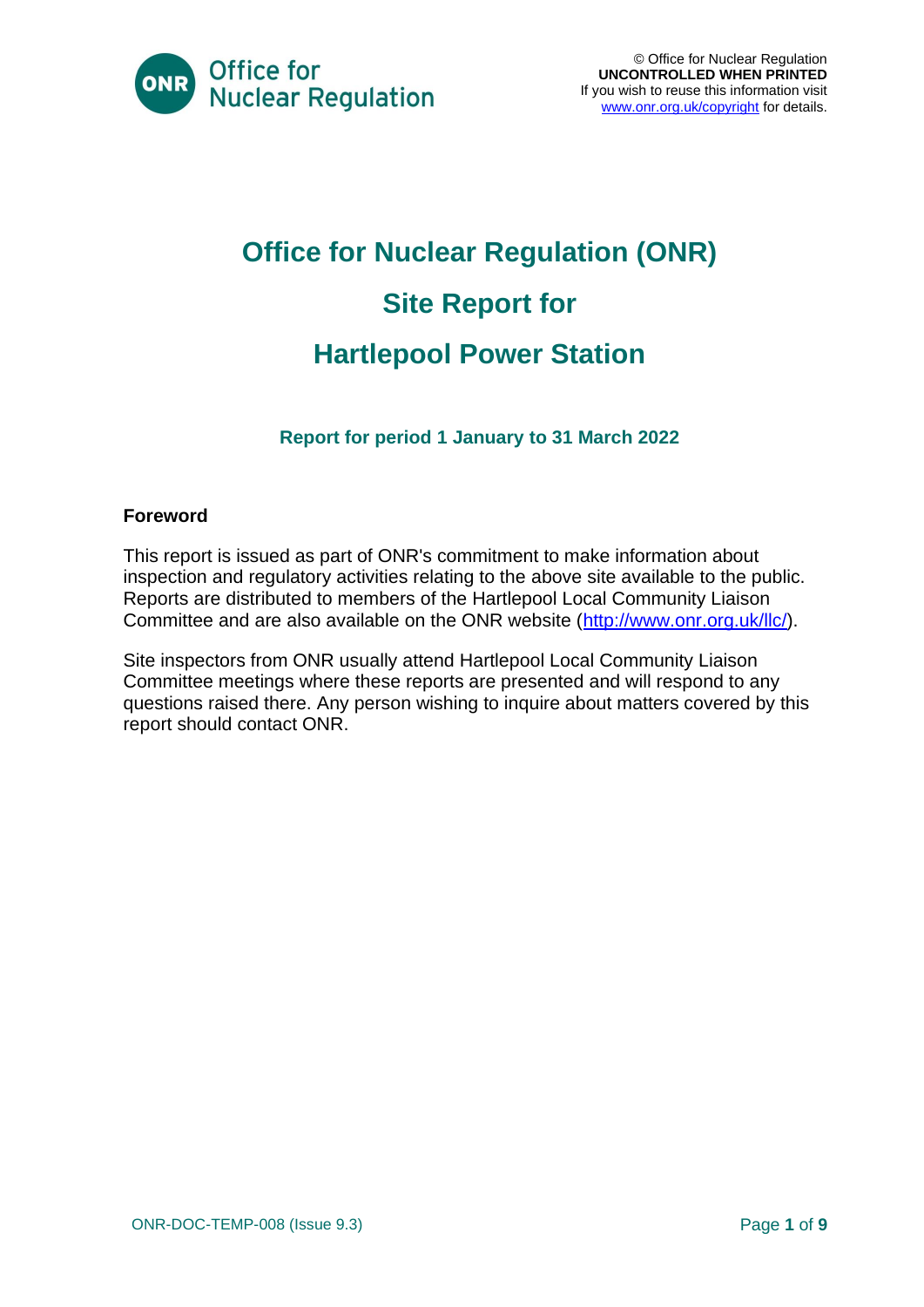

### **Table of Contents**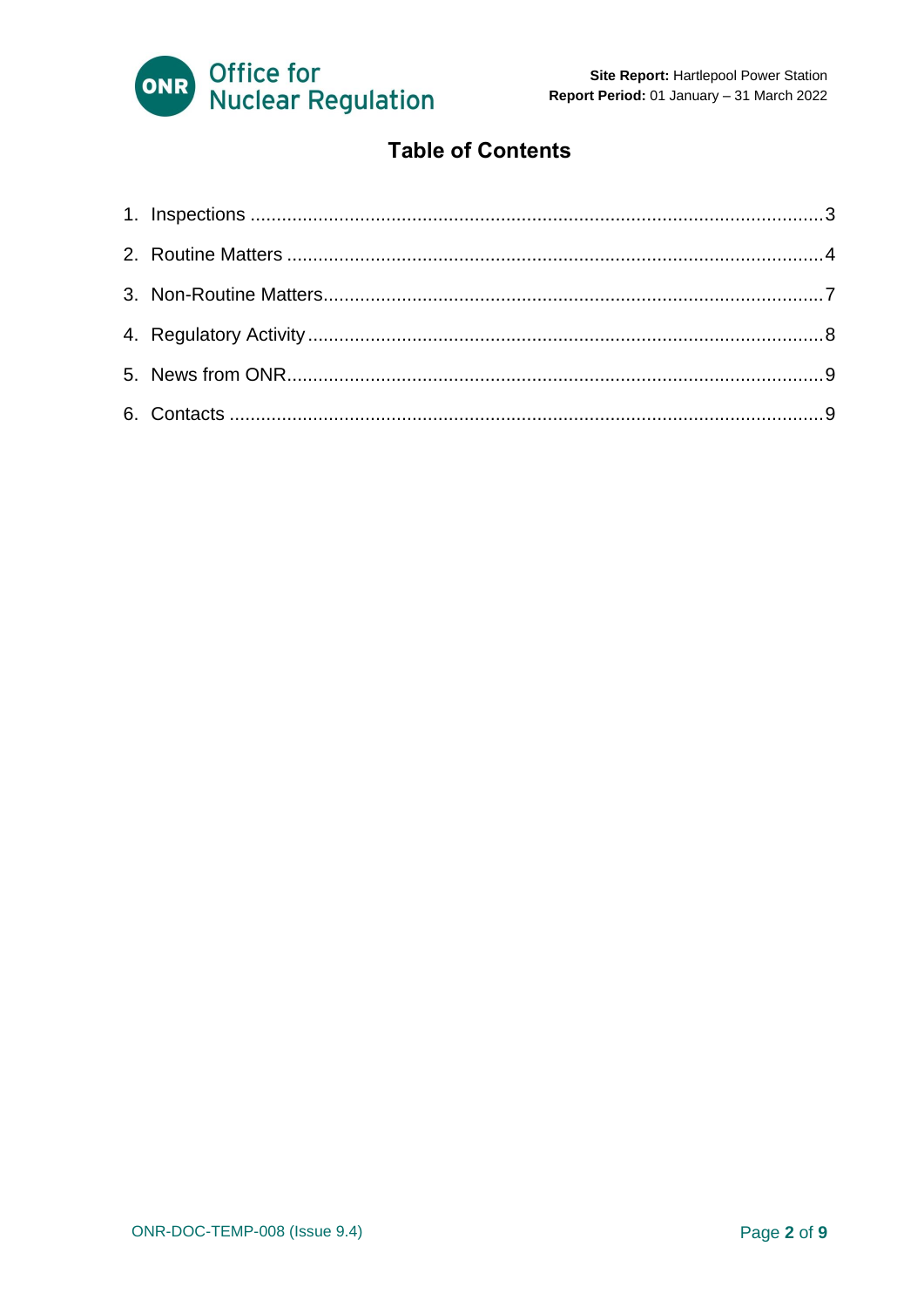

## <span id="page-2-0"></span>1. Inspections

### 1.1. Dates of Inspection

ONR inspectors made inspections on the following dates during the report period 1 January to 31 March 2022:

- 15-17 February (onsite)
- 8-9 March (onsite)
- 15-17 March (onsite)
- 22 March (onsite)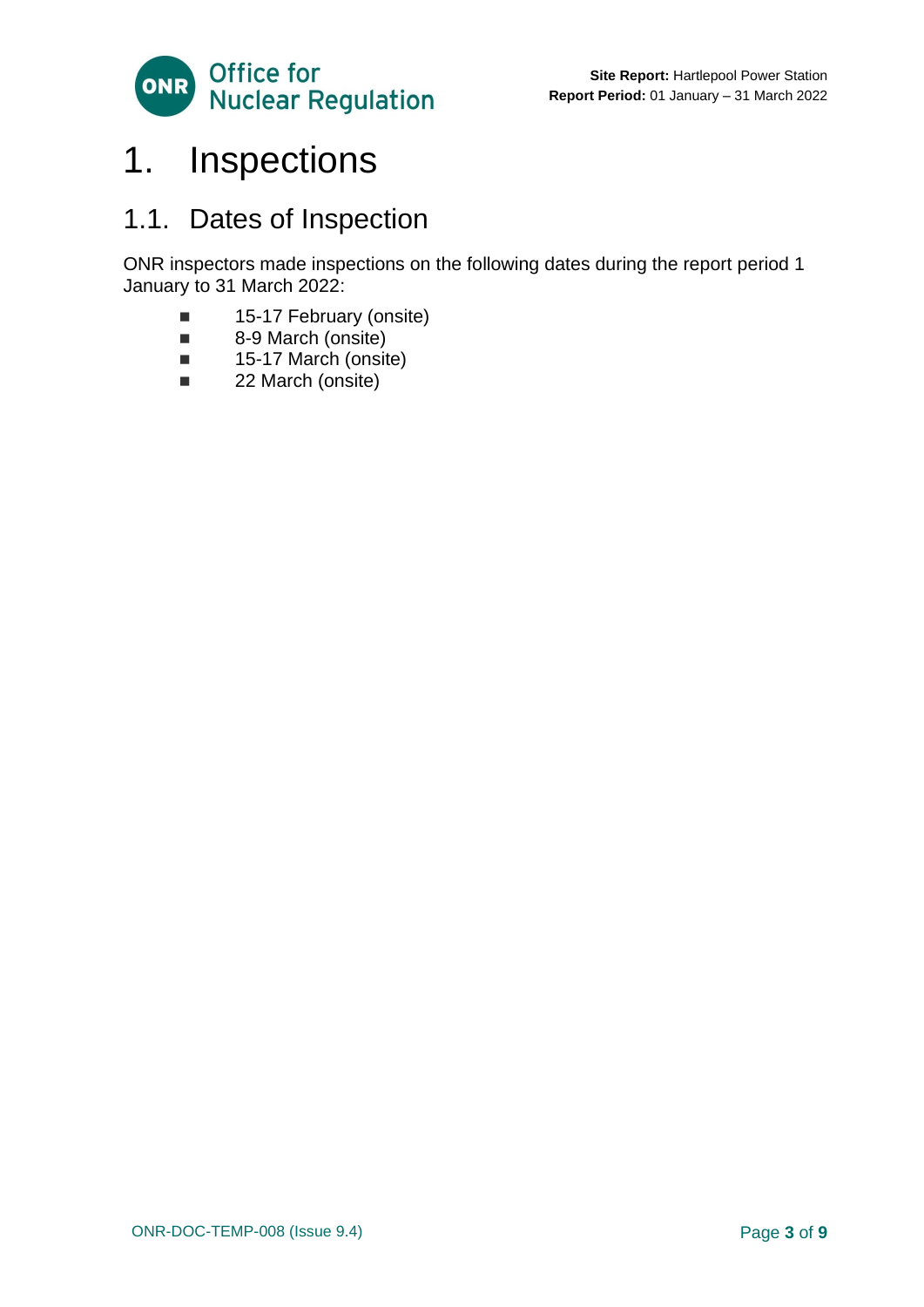

## <span id="page-3-0"></span>2. Routine Matters

### 2.1. Inspections

Inspections are undertaken as part of the process for monitoring compliance with:

- the conditions attached by ONR to the nuclear site licence granted under the Nuclear Installations Act 1965 (NIA65) (as amended);
- the Energy Act 2013;
- the Health and Safety at Work Act 1974 (HSWA74); and
- regulations made under HSWA74, for example the Ionising Radiations Regulations 2017 (IRR17) and the Management of Health and Safety at Work Regulations 1999 (MHSWR99).

The inspections entail monitoring licensee's actions on the site in relation to incidents, operations, maintenance, projects, modifications, safety case changes and any other matters that may affect safety. The licensee is required to make and implement adequate arrangements under the conditions attached to the licence in order to ensure legal compliance. Inspections seek to judge both the adequacy of these arrangements and their implementation.

In this period, the following compliance inspections were undertaken:

**Criticality:** This intervention was undertaken as part of a series of planned cross-site criticality inspections performed by ONR. This criticality inspection focussed on criticality aspects of LCs 8, 10, 12, 23, 24 and 28 on the Hartlepool nuclear licensed site. Inspection findings against these LCs led to a rating of 'Green' in all cases, with no significant areas of concern.

**COMAH:** The purpose of this intervention was to provide regulatory confidence in the management of conventional health and safety hazards present at Hartlepool power station. Specifically, in relation to the Control of Major Accident Hazards Regulations 2015 (COMAH). Some minor shortfalls were identified during the inspection that resulted in several Level 4 regulatory issues being raised however the inspection rated was considered to be 'Green'. The satisfactory resolution of the regulatory issues will be monitored during routine site engagements.

**Safeguards:** In accordance with the ONR Safeguards' inspection and assessment plan 2021/22 for EDF, ONR Safeguards carries out several safeguards compliance inspections across the EDF fleet. One such intervention was performed to assess compliance with the requirements of the Nuclear Safeguards (EU Exit) Regulations 2019 (NSR19) in relation to nuclear material accountancy at Hartlepool - Material Balance Area (MBA). The inspection targeted the completeness and correctness of the operating and accounting records (source documentation) which underpinned a sample of batches of Qualifying Nuclear Material (QNM) declared in the accountancy reports for this facility. The inspection also targeted whether these source documents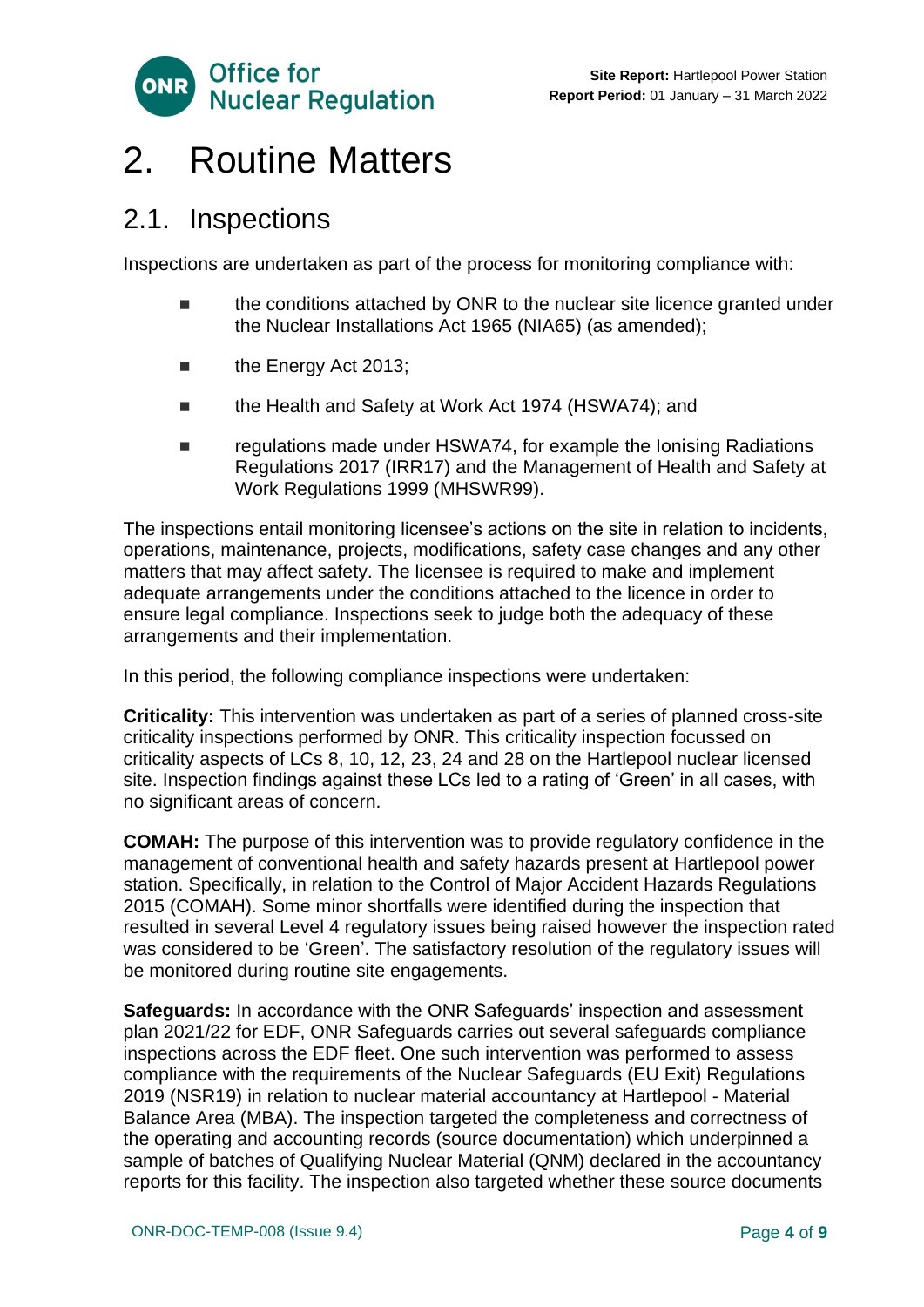

were traceable to the accountancy reports and whether arrangements for generation of source documentation and accountancy reports at Hartlepool were adequately implemented. Based on the inspection sample ONR considered that EDF is compliant with the requirements for nuclear material accountancy set out in NSR19 and rated the inspection 'Green'.

#### **System Based Inspections**

In addition to our compliance inspections based on the conditions attached to the nuclear site licence, ONR also inspects operating reactors against safety-related systems. Each site has a safety case that demonstrates how it operates safely. For Advanced Gas-cooled Reactors, each of the key systems will be inspected against the claims made upon them by the safety case. The aim is to systematically inspect all the significant safety related systems within a five-year cycle. ONR considers that this will provide additional assurance that operations on the Hartlepool site are safe. Each of these system inspections considers the relevant licence conditions below:

- LC 10: Training
- LC 23: Operating rules
- LC 24: Operating instructions
- LC 27: Safety mechanisms
- LC 28: Examination, inspection, maintenance and testing
- LC 34: Leakage and escape of radioactive material and radioactive waste

During this reporting period one combined SBI was undertaken.

#### **No break supplies system (SBI 07); emergency generation and short break supplies systems (SBI 08); transformers, grid systems, and main electrical system (SBI 09)**

The purpose of this intervention was to conduct a system-based inspection (SBI) of the emergency generation, short break supplies systems, no break systems, transformers, grid and main electrical systems that support the function of the emergency boiler feed pumps (EBFP).

The inspection of the essential electrical systems that support the function of the electrically driven EBFPs, inspected for LCs 10, 23, 24, 27, and 28, was rated as 'Green' on the basis that relevant good practice was met and no deficiencies in compliance arrangements were identified. No inspection rating was assigned to LC 34 as it was not deemed applicable to this inspection.

### 2.2. Other Work

During the period the site inspector worked remotely to monitor the performance of the site by:

- Reviewing the open regulatory issues associated with Hartlepool with the Technical and Safety Support Manager (TSSM).
- Meeting with the TSSM during weekly meetings, to discuss the station's response to, and the impact of, the coronavirus pandemic.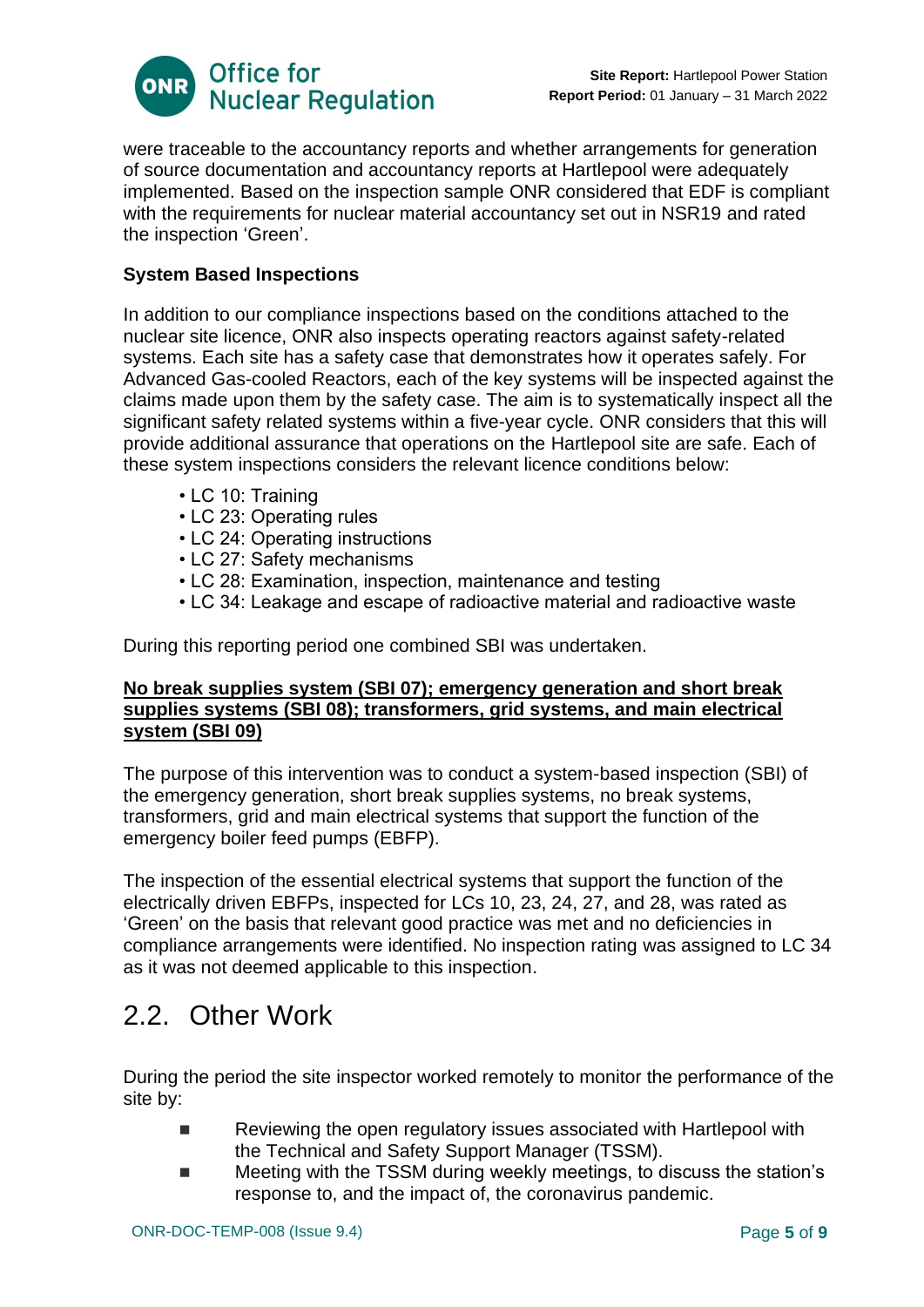

■ Meeting on a weekly basis with the site-based Independent Nuclear Assurance team to ensure the internal regulator function remains effective and verifying information provided by the station.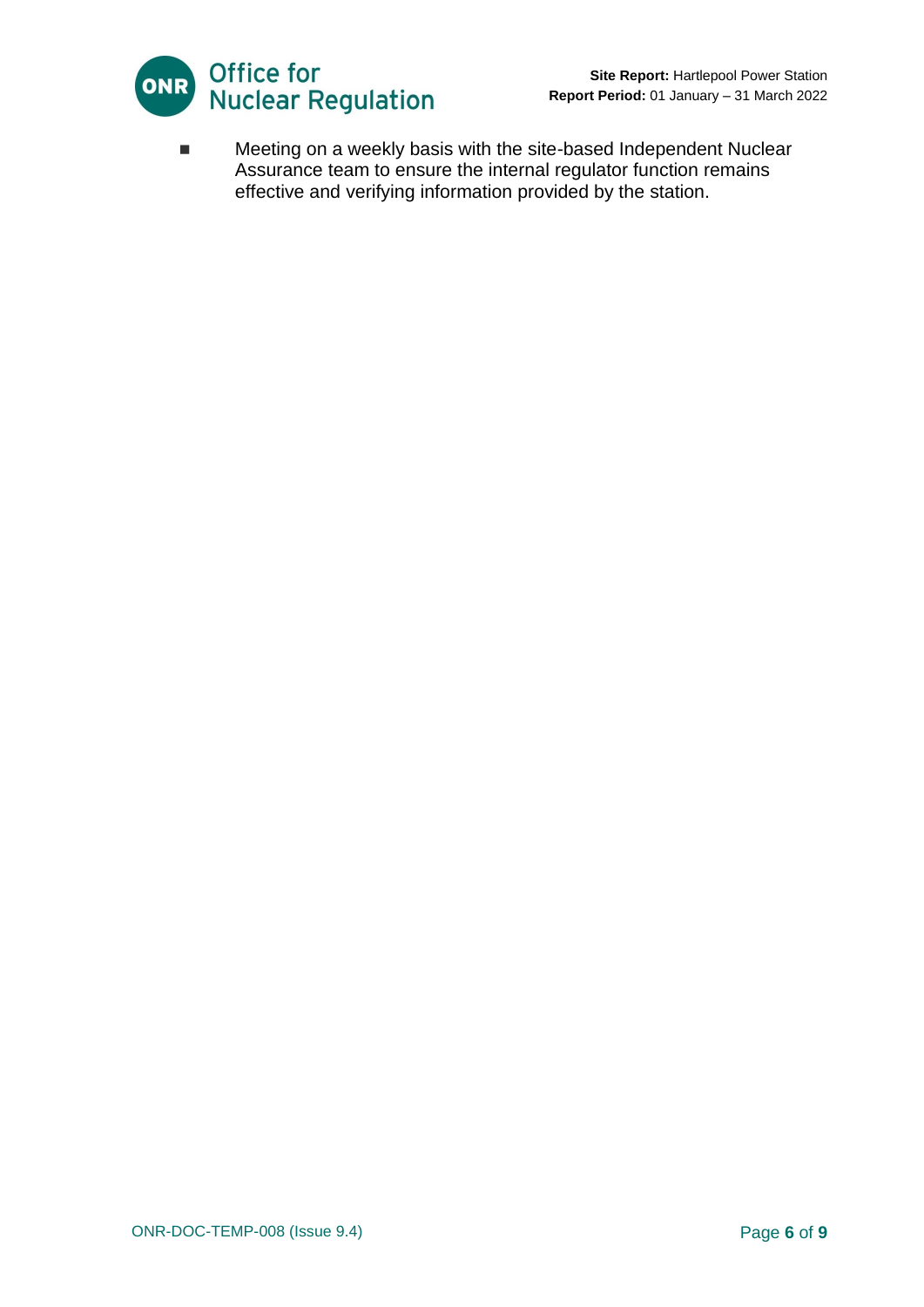

## <span id="page-6-0"></span>3. Non-Routine Matters

Licensees are required to have arrangements to respond to non-routine matters and events. ONR inspectors judge the adequacy of the licensee's response, including actions taken to implement any necessary improvements.

Matters and events of particular note during the period were:

- INF1 1527 & 1583: On 6 January a site incident was declared following a small leak on the CO<sub>2</sub> plant. The leak was isolated and returned to normal operations. On 25 January, a relief valve associated with a  $CO<sub>2</sub>$  transfer pump lifted causing a release of  $CO<sub>2</sub>$  which required the local area to be evacuated. A decision was taken to enter Operational Alert to take control of the situation. Due to the proximity of these events the site conducted one single investigation which will be reviewed by the ONR site inspector. ONR are content the site took appropriate action to deal with both events and that there was no risk to the public from either event.
- INF 1793: On 24 March reactor 2 was manually shutdown following the unplanned trip of 2C boiler quadrant. The unit was safely shutdown and post trip cooling implemented.
- INF 1796: Following the shutdown noted above, on 25 March a safety control rod unexpectedly drifted into the core (there are 12 safety control rods which are normally removed from the core following the safe shutdown of a unit and are held out in accordance with technical specifications). The insertion of the control rod was due to a defect which went unnoticed by the control room team. During this period a further control rod exchange was completed which is a breach of the station technical specifications with a safety rod inserted. The ONR site inspector considered this event met the criteria to commence preliminary enquiries at site to assess the requirement for further regulatory action. This was conducted on 12 April with a Human Factors specialist inspector in attendance. ONR were satisfied that despite the shortcomings relating to control and supervision within the control room the station took prompt and robust actions to deal with the event and have initiated their own internal investigation. ONR will monitor the output from the investigation and will consider any actions relating to this. There were no actual consequences to the event and all other shutdown safety systems were functional.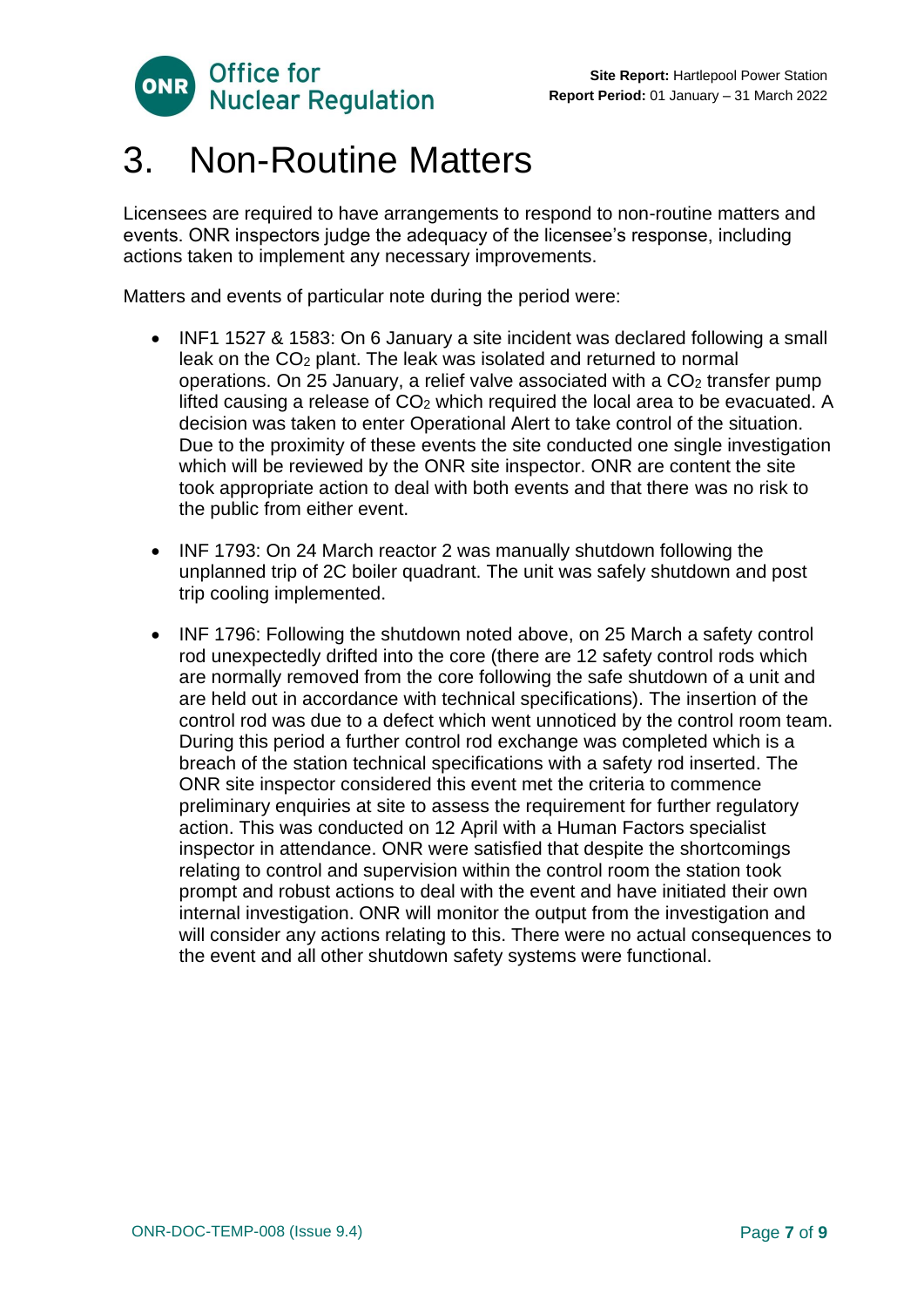

# <span id="page-7-0"></span>4. Regulatory Activity

ONR may issue formal documents to ensure compliance with regulatory requirements. Under nuclear site licence conditions, ONR issues regulatory documents, which either permit an activity or require some form of action to be taken; these are usually collectively termed 'Licence Instruments' (LIs) but can take other forms. In addition, inspectors may take a range of enforcement actions, to include issuing an Enforcement Notice.

■ The following LIs, Enforcement Notices and Enforcement letters have been issued during the period:

#### **Table 1: Licence Instruments and Enforcement Notices Issued by ONR during this period**

| Date      | Type               | Ref. No.         | <b>Description</b>                                                                                                              |
|-----------|--------------------|------------------|---------------------------------------------------------------------------------------------------------------------------------|
| 6/04/2022 | Enforcement letter | <b>HRA71323R</b> | ONR-EL-21-047 This letter relates to the AMBER rated<br>LC36 compliance inspection recorded in<br>the Q4 site report from 2021. |

Reports detailing the above regulatory decisions can be found on the ONR website at [http://www.onr.org.uk/pars/.](http://www.onr.org.uk/pars/)